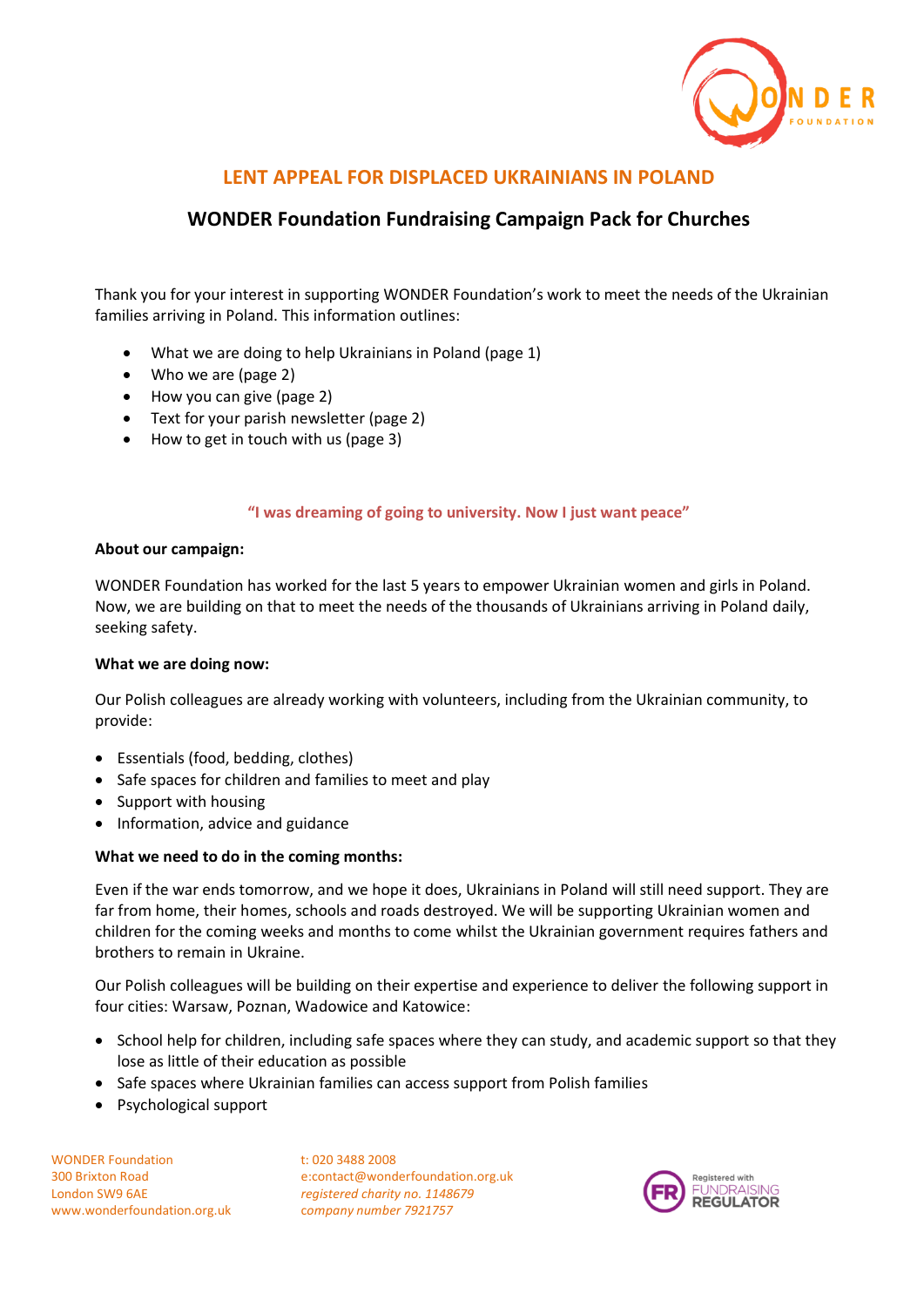- Information, advice and guidance on their new country, how to access services and participate in civic life.
- Employability support (CV writing, job search and support)

We cannot do this without charitable donations from people in the UK. The Polish have already shown us all what generosity and solidarity mean – they have been driving to the border to pick up families, and welcoming them into their homes. They have been sharing everything they have.

# **About WONDER Foundation and PONTES, our Polish partner**

WONDER Foundation was registered as a charity in 2012. Our mission is to empower women, girls and their families through education, working with locally-led partners. Our founders are Catholic and the charity has a Christian ethos.

We have been working with Pontes, a Warsaw-based NGO, for several years. Our work together has been to support migrant women, girls, and their families. Our work aims to improve their wellbeing, their futures through access to education and employment, and their integration. This has included support in learning Polish and finding fairly paid jobs.

WONDER Foundation Charity Number: 1148679 Website: [www.wonderfoundation.org.uk](http://www.wonderfoundation.org.uk/)

#### **Fundraising Information for Parishes**

We can accept funds in different ways:

- Cash We can accept cash if a WONDER staff member or volunteer lives nearby
- Cheque Cheques should be made payable to WONDER Foundation
- Bank Transfer WONDER Foundation, Account Number 22002620, Sort Code 40-03-33 If you use this method, please email [giving@wonderfoundation.org.uk](mailto:giving@wonderfoundation.org.uk) or call 020 3488 2008 so we can thank you and confirm receipt
- Online https://wonderfoundation.org.uk/campaigns/lent-appeal-ukraine/
	- Parishioners can also scan this QR code with their phone to be take directly to the page you can see this here, and it is attached to the email for you to use in your newsletter if you want to. It is also on the posters attached to the email.

300 Brixton Road e:contact@wonderfoundation.org.uk